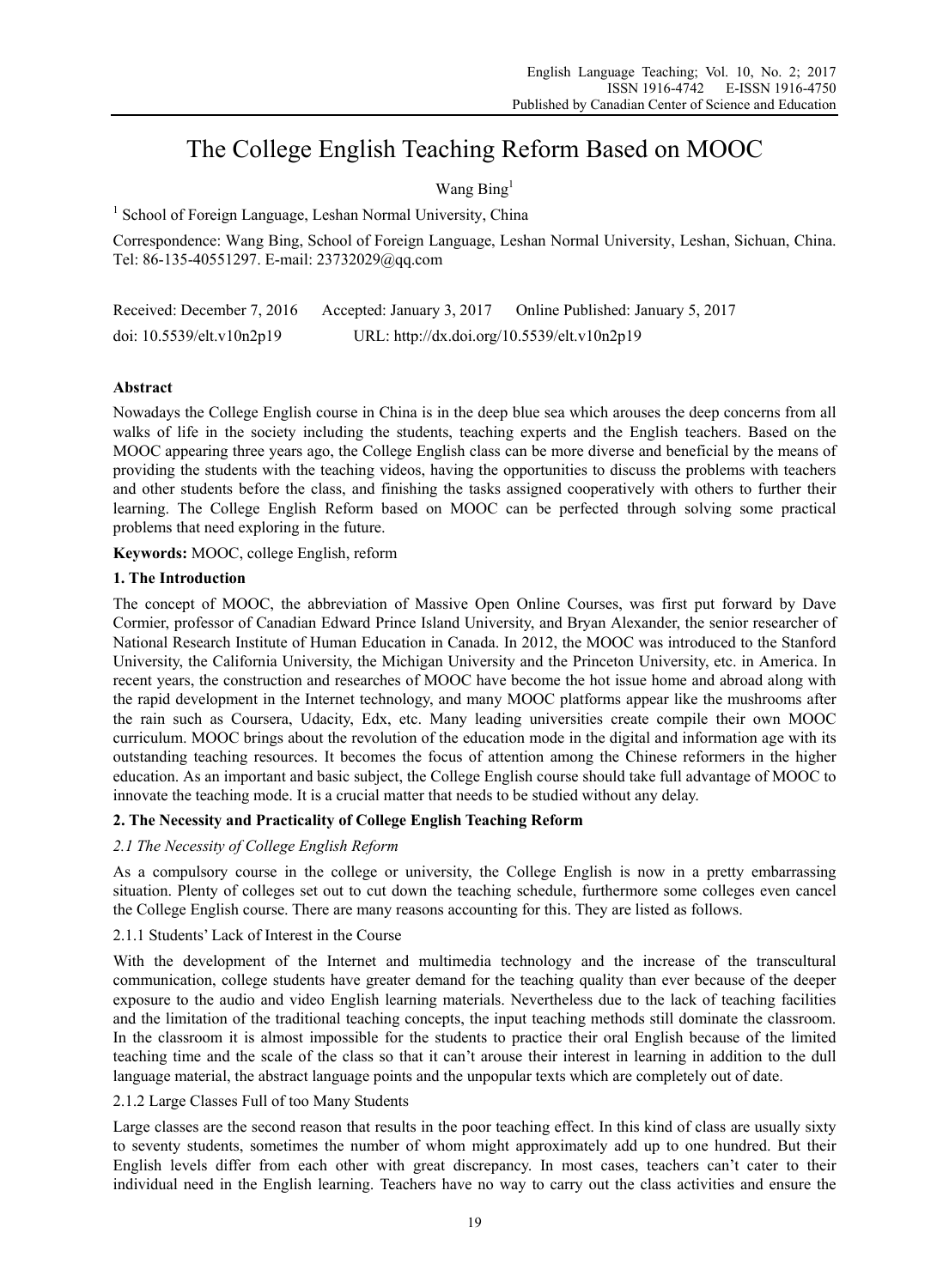teaching quality. Apart from it, teachers can't focus their attention on the teaching researches owing to the arduous and high-demanding teaching tasks, which make them worn out and hard to improve the teaching quality.

## 2.1.3 The Promotion of Education Equality

With the rapid development of Internet, anyone can find any information he wants on the Internet with the help of a computer, and the Internet has become the best "class" where the public can have access to the knowledge in concern. They can find the teaching materials of the best quality, which can be better than those any single university can offer. It means too much for the higher education. MOOC best exemplifies this kind of significance, reducing the education cost. Anybody including the college students can take the opportunity to watch the teaching videos, even to communicate with the prestigious professors they've never met through the forums. In contrast to the traditional teaching in the classroom, this kind of instruction is more time-saving, more convenient. Mostly importantly, it enhances the education equality through MOOC with a computer.

## *2.2 The Practicality of College English Reforms*

## 2.2.1 The Interactive Teaching Mode

MOOC differs from other online courses in which teachers usually record the teaching procedures in the classroom and post them on the Internet. Thus, the teaching in the classroom is converted into the videos online. Although many students can watch them, the teaching is not different from the traditional classroom teaching in essence. The students watch them without the interaction with teachers, lacking the sense of participation. As for MOOC, in addition to the videos, there are also other contents, such as the test, the exercise and the discussion sections. The learners can understand the difficult parts through watching the video repeatedly. Helps are available through the communication with teachers in the discussion sections. Even you and other students all over the world can become partners during this new kind of learning. The professional teaching teams will explain the common problems the students have met with through the video according to their needs. So MOOC is the combination of teaching, exercises, questions, explanations and discussions. During the course of learning, students can test themselves and finish the exercises teachers have assigned. Meanwhile the server will record it. The feedback will be provided for the administrators to further the improvement of the online courses, which fully represents the interaction between the users and the network by the means of the interactive teaching mode.

# 2.2.2 The Realization of the Individual Learning

It's possible for students to develop the individual learning style in view of the teaching characteristics of MOOC. Students can choose whatever courses he likes regardless of the limitation of time, the place where he stays. The teaching videos in MOOC, different from those traditional online ones, are divided into several short videos in which one or two the teaching points are explained. This kind of teaching takes the individual learning demand into full account and it is a very humane and measure as a result of analyzing the learner's thoughts and taking advantage of the scientific teaching concepts. The short and effective teaching videos can make students learn the course, using their fragmented time and adjust themselves to this kind of learning style.

# **3. The Teaching Reform Based on MOOC--The Flipped Class Model**

The flipped classroom describes a reversal of traditional teaching where students gain first exposure to new material outside of class, usually via reading or lecture videos, and then class time is used to do the harder work of assimilating that knowledge through strategies such as problem-solving, discussion or debates

The term *flipped classroom* is popularized by teachers Aaron Sams and Jon Bergman from Woodland Park High School, Colorado in 2007 in response to a realization that class time would be best spent guiding knowledge and providing feedback rather than delivering direct instruction. Bergman and Sams reason that direct instruction can be delivered by recording video content for students to engage with before class (and any time) freeing up class time for activities that allow deeper exploration of content.

With regard to the definition and the intention of the Flipped Class Model, we can clearly see that MOOC can avail students of the new materials through lecture videos before the class and furthermore it also can trigger the discussion through the online forums, etc. after the class, which is not mentioned above. So it is very crucial to design the teaching procedure online and offline well before and in the class. The teaching online and offline should serve as a whole and should be consistent in the teaching aims.

# *3.1 The Teaching Online*

The teaching online before class should pave the way for the teaching offline in class. It serves the purpose of familiarizing the basic knowledge with the students. The online teaching should include three aspects: the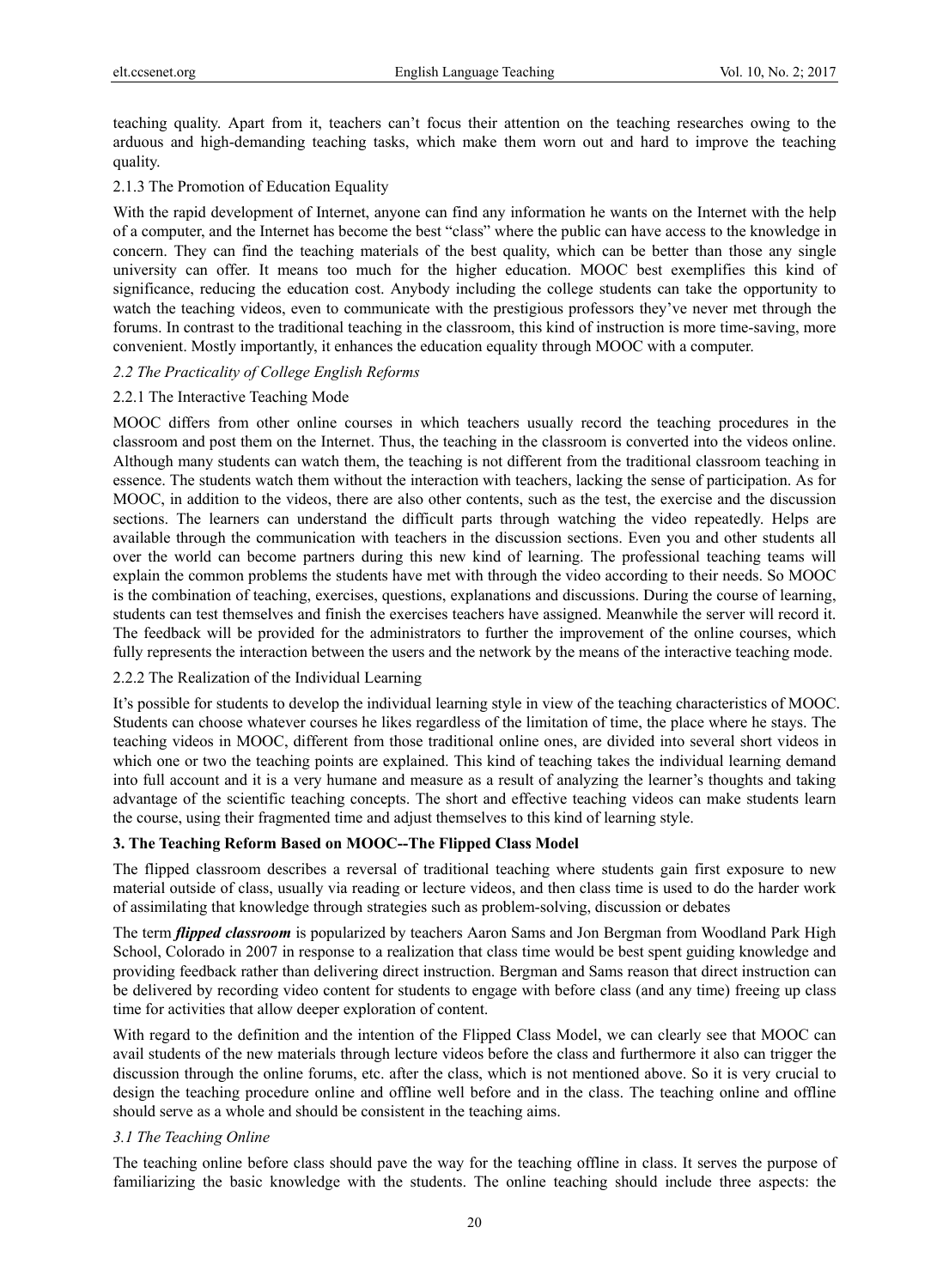teaching material, the process and the exercises before class. Before choosing the teaching resources, teachers should have the knowledge of the teaching objectives and the learner's characteristics and then choose or make the MOOC videos. They should not be too long, which will frustrate the students in their learning initiatives. At the same time, it shouldn't be that easy in case the students lose the interest in learning. Before class, students are free to choose where to watch the video depending on their own learning. In the video the teacher can design some quizzes as the passport to the further learning just like the computer games, which can make the students focus on the study. If the students don't master the knowledge, they can review the video. Through the social media and some social APPs such as we-chat, QQ, or other international communication softwares,the students can communicate with the teachers and other learners in their own colleges and from all over the world, sharing the learning experience and having instructive discussions. The teacher can also design some exercises that can trigger the student's thoughts and lead to the discussion in the class.

## *3.2 The Teaching Offline*

After the students learn the video materials online, they maybe are not clear about the knowledge in the video, so they come to the classroom with the questions and doubts that need to be answered. Therefore the teacher can adopt the task-based teaching methods to set up some tasks for the students which are relevant to the topic under discussion. The students must cooperate with each other to accomplish the task through team work and the group discussion. Students play a leading role in the learning process by this kind of cooperative and explorative learning style, which can help develop the students' communicative ability , creative and critical thinking . This kind of learning will make students aware of the basic means of scientific research. After the self-leaning before class and the task discussion in class, students can understand the learning contents in some way. The representatives from each group can take turn to have a presentation about their learning. Before the teachers comment on them, the student can evaluate the learning by themselves and put forward some solutions during which the students can understand the learning content even better.

## **4. Some Problems to Be Explored**

Although we can improve the College English teaching through the Flipped Classroom Model, a kind of class based on MOOC and the students can play a leading role in their learning process, there are still some problems we need to explore.

### *4.1 Textbook-centered or Students-centered*

MOOC can provide the students with plenty of English learning materials through videos, but most of the videos are made according to the English textbooks, including its questions, exercises. The teachers who teach in the videos are not different from those who teach in the classroom in their teaching methods. The students who learn from the video are not so much different from those who learn in the classroom. The major difference is that the former one can learn the material repeatedly while the latter one may miss it if he isn't so concentrated. So in essence the MOOC is still textbook–centered. The student-centered course requires that the teaching should cater to the student's learning need. The teacher should analyze the students- their hobbies, their strong points and weak points in English learning. Some students may be good at oral English, and lack grammar knowledge while others may excel at listening and writing. So the there should provide a variety of videos to meet their needs in one text.

# *4.2 Hard to Assess the Learning Effect*

After the students learn the materials, usually they will take a test to show whether he has mastered the knowledge. Here appears the problem. Because the test is taken on the Internet without any supervision, the person who does the test may not be the one who is learning the material. That means the student can ask someone else to do the test for him. So it is not uncommon that the student who is not good at English can get high score in the test. Furthermore, this kind of assessment just applies to the objective questions, such as the multiple choices. It's not suitable for the subjective test, such as the writing. It's hard to evaluate the student's thinking logic because the scoring is more grammatical than structural. So in order to avoid the phenomenon, the peer assessment comes into being which makes the leaner assess each other, but it has its own limitations. First, the students need to master HTML skills which are not easy for everyone. Second, the writer may question the assessment because the score from different assessor many be different, and sometimes there may be great discrepancy depending on the assessor's own English competence. So the score may not really reflect the writer's writing ability.

So we need to carefully think about these two kinds of problems, although the MOOC can actually helps us advance the College English teaching reform through the Flipped Class. The reform can be perfected when we